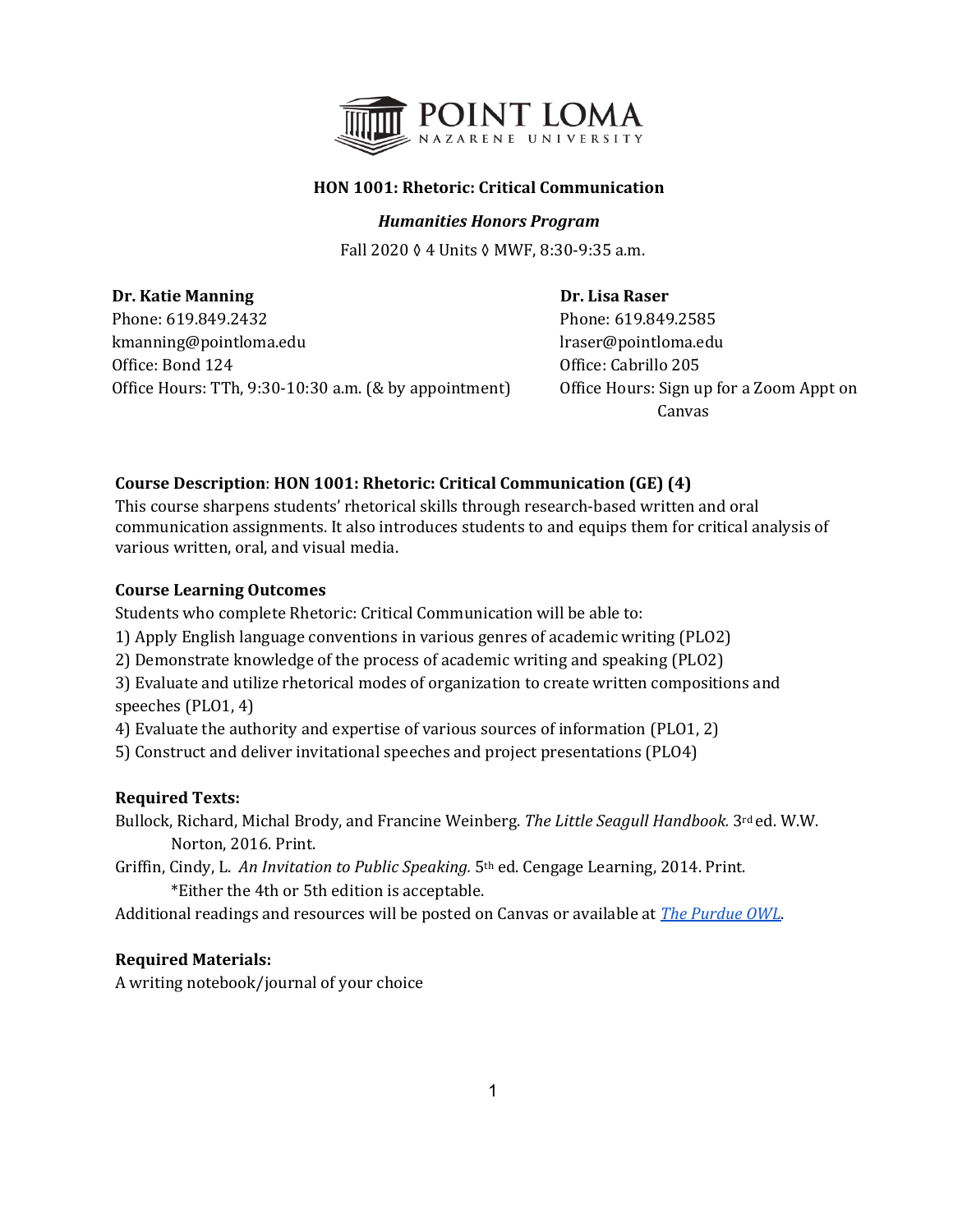## **Digital Statement**

The Humanities Honors Program strongly encourages students to take notes by pen and paper. Neuroscience confirms that students process and retain information better and are less easily distracted than with using a computer. However, if a student has a demonstrable need to take notes digitally, he/she may make special arrangements with the instructor.

## **Course Norms Related to Instruction**

1. Students are expected to come to class on time, stay for the duration, and not carry on side conversations during lecture. In other words, students are expected to be active participants in the learning process.

2. All written work must be typed, and attention should be paid to form (including grammar, punctuation, spelling, formatting, and general appearance) as well as content.

3. Integrity is of great importance. Plagiarism of any sort will not be tolerated and will result in a grade of "F." Additionally, for our class's purposes, the speaking and writing process is often collaborative, and students share and borrow from each other all the time. There are ways to do this that are acceptable (such as taking suggestions from a professor or a peer), but there are also ways to use other people's ideas or words in a way that is considered plagiarism (such as passing off somebody else's work—even just a sentence—as your own). We will discuss this further in class. If you have questions about proper citation and documentation of any sources you are using, please ask us. Review the sections in our manual that cover MLA Style, especially the section on "Integrating Sources, Avoiding Plagiarism" (LSH 107+).

4. Inclusive Language Statement: Because language is powerful and shapes the way we think, all public language used in this course, including written and spoken discourse, will be inclusive. This standard is outlined by all major academic style guides, including MLA, APA, and Chicago, and is the norm in university-level work. See the following resources for more detailed information: "Words for Building Common Ground" (LSH 376-378) "[Appropriate Language"](https://owl.purdue.edu/owl/general_writing/academic_writing/using_appropriate_language/index.html) at *The Purdue OWL* CSU's [Diversity Style Guide](https://www2.calstate.edu/csu-system/csu-branding-standards/editorial-style-guide/Pages/diversity-style-guide.aspx)

5. Much of the work we will do in this class is cooperative. You should think of all your writing and speaking for and in class as public, not private, discourse. By continuing in this class, you acknowledge that your work will be viewed by others in the class.

6. Your PLNU email account should be checked daily. This is the way that we will most frequently communicate with you outside of class, and it's also the way the university distributes important information.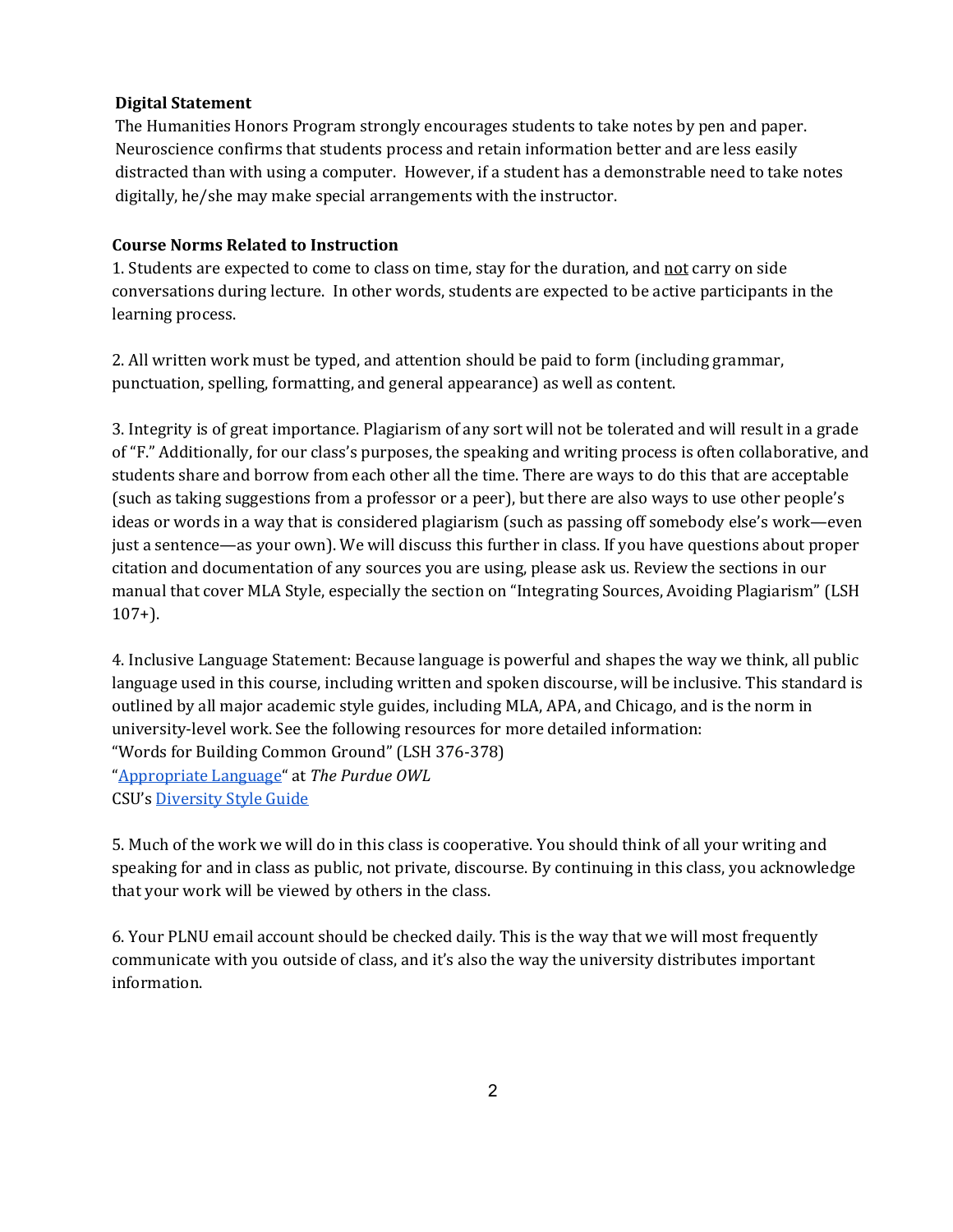7. This syllabus serves as the contract between the students and professors. Your continued enrollment in the course serves as an agreement to abide by the policies and information set forth here and not to expect exceptions to be made for you.

## CLASS POLICIES

**Grade Distribution:** In order to receive credit for the course, all of the following must be completed. **Failure to complete any major assignment will result in failure of the course**.

| Research Paper             | $20\% - 100$ pts  |
|----------------------------|-------------------|
| <b>Invitational Speech</b> | $20\% - 100$ pts  |
| Multi-Genre Project        | $20\% - 100$ pts  |
| Other Assignments*         | $40\%$ - 200 pts  |
|                            | $100\% - 500$ pts |

\*Formal Email, Quizzes, Field Report, Follow-Up, Bibliography, Peer Feedback, Article Reviews, Self-Analysis, etc.

## **Grade Scale:**

**A- = 90-93%; A = 94-97%; A+ = 98-100%: Excellent** *(Phenomenal work that far exceeds the minimum requirements of the assignment; excellent logic, structure, and organization; virtually no grammar and punctuation errors;* engaged in class lecture and discussion; Comprehensive excellence is needed for a superlative grade in this course*.*)

**B- = 80-83%; B = 84-87%; B+ = 88-89%: Above average** *(Excellent work that exceeds the minimum requirements of the assignment; no major problems with logic, structure, and organization; very few grammar and punctuation errors.)*

**C- = 70-73%; C = 74-77%; C+ = 78-79%: Average** (*Good work that meets the minimum requirements of the assignment; may have minor problems with logic, structure, and organization; may have some grammar and punctuation errors; midpoint between extremes of excellence and failure.)*

**D- = 60-63%; D = 64-67%; D+ = 68-69%: Below average** (*Poor work that does not fully meet the minimum requirements of the assignment; may have some problems with logic, structure, and organization; grammar and punctuation errors may hinder meaning.)*

**F = 59% and below: Failure** (*Poor work that does not fulfill the assignment; may have serious problems with logic, structure, and organization; grammar and punctuation errors may obscure meaning*.)

**Attendance & Participation:** Because discussion will be an important part of our class, your regular attendance and participation are required for you to be successful. During weeks when we're not meeting synchronously, your on-time participation in Canvas discussions and completion of asynchronous work will be counted as your attendance. Your first two absences will not count against your grade, but use them wisely. For each additional absence, your total grade will be lowered by 2%; **if you miss class more than 6 times (over 2 weeks), you will automatically fail this course.** Coming to class unprepared, staring at another screen, or being disruptive on Zoom will also count as an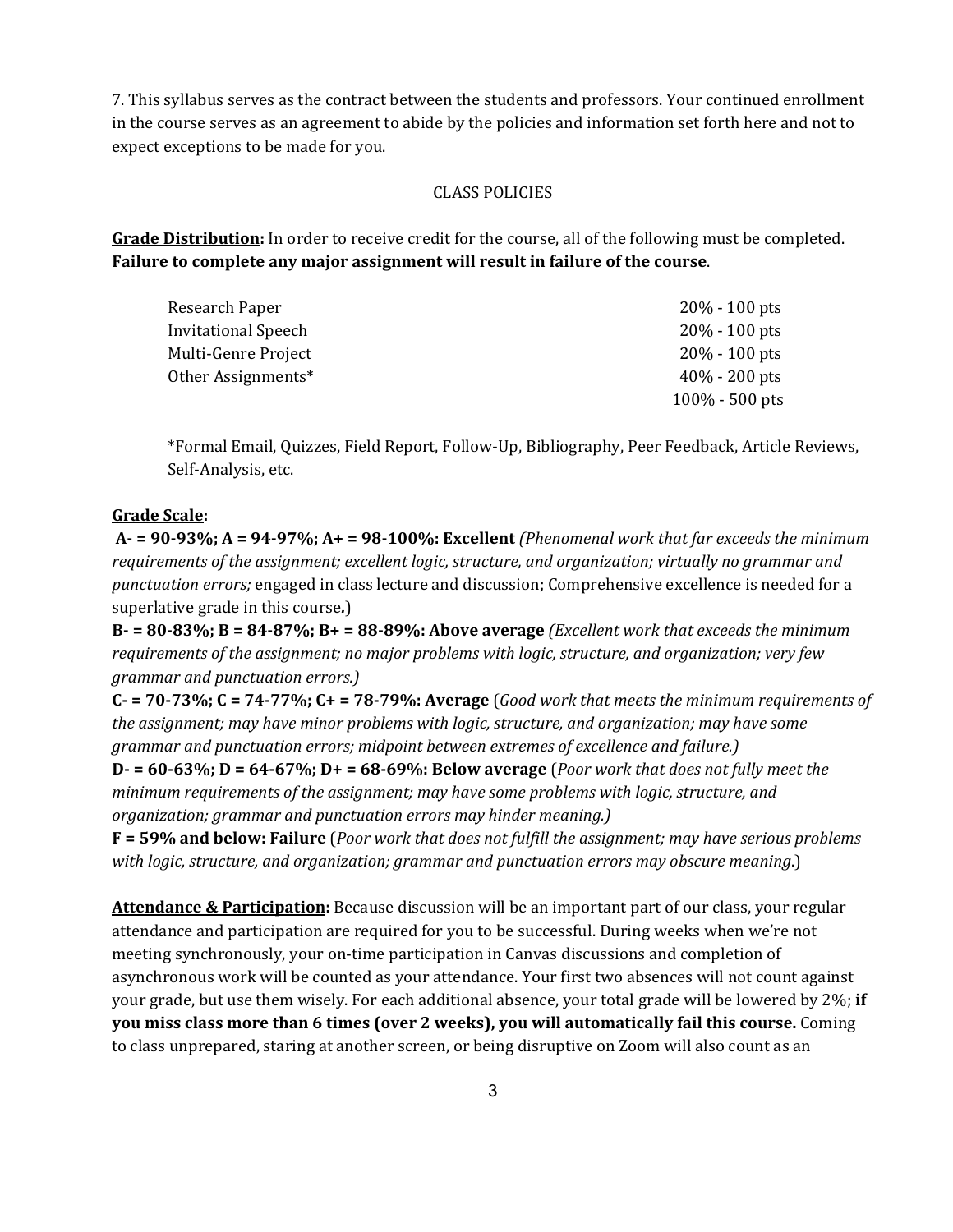absence. Also, since arriving late to class is distracting to your classmates (and to your professors), you are expected to arrive on time. Two late arrivals will count as one absence.

**Readings:** Readings are due on the date they're listed in the course outline. Always have your copy of the assigned reading with you for use in discussion. Read actively and make handwritten notes directly on the text and/or on the side.

**Major Assignments:** Over the course of the semester, you will draft, revise, and edit three major assignments: a research paper, an invitational speech (and outline), and a multi-genre project. Due dates are listed on the course outline and more specific prompts for the assignments will be distributed as noted. Failure to complete any major assignment will result in failure of the course.

**Peer Response Workshops/Feedback:** On some occasions, you will get into peer groups and give each other feedback on assignments. We will give you more detailed instructions before each peer response workshop. You will also be assigned to give peer feedback during speeches.

**Follow-up Assignment**: When you receive a graded paper, we will assign you a section in our handbook based on the grammar or punctuation issues that we saw in your essay. This assignment will be due in one week. You will do the following:

1) Read the assigned section from the handbook.

2) Make sure you understand the concept you've been assigned. In addition to reading the section in our handbook, you might talk to us, complete the corresponding exercises in the handbook, and/or read more material (Purdue's Online Writing Lab can be a useful resource).

- 3) Turn in a typed page that includes the following:
	- a. Explanation: Explain this concept clearly and concisely in your own words as if you were teaching it to a friend.
	- b. Examples: Give three example sentences that are incorrect and show how to improve them. These sentences should be your own creation (use as many sentences as possible from your paper, and then create extra sentences as needed; humor is welcome).

**Student-Directed Conferences**: During the semester, you must meet with us during assigned conference times to discuss your research, writing, speaking, or whatever else you'd like. Dates for these mandatory conferences are on the course outline. This will be part of your attendance grade. Feel free to meet with us more often than this!

**Extra Credit**: Writing events go on frequently at PLNU and in our larger San Diego community (and now so much online!). Attend an author lecture, reading, or workshop and write a 1-2 page critical analysis and reflection over what was said and how you can apply it to your reading and/or writing. Due within one week of the event. This will earn you 1% (up to 2 times).

**Due Dates:** Dates when assignments are due are listed on the attached course outline; all written assignments are due at the beginning of class or at the time specified on Canvas. I highly encourage you to visit with us one-on-one during office hours to run ideas, drafts, or any questions by us. Once an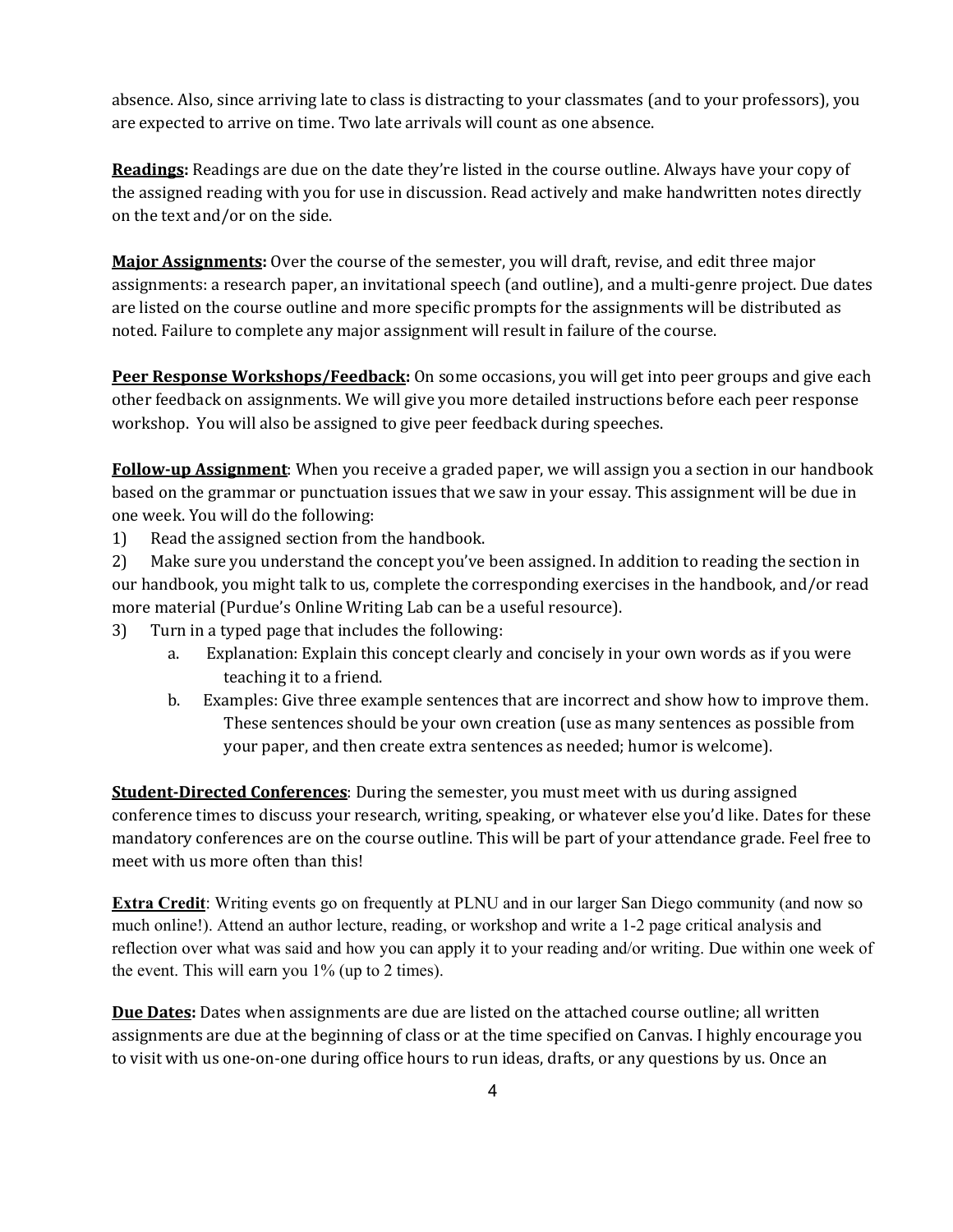assignment receives a grade, there will be no further opportunities to revise for a new grade. **Late work**  is not acceptable. If unusual circumstances will keep you from completing an assignment on time, please make arrangements for an extension BEFORE the due date (or if you wake up sick, please email us ASAP with your assignment so it will not be counted late). Please complete all readings on time as well. All coursework must be completed by our final exam period.

**Final Course Grades:** Final course grades will be submitted electronically at the conclusion of the semester by the deadline set forth by the university. Any questions regarding final grades need to be addressed within two weeks of the class ending and must be sent in writing to the professors. Grade inquiries beyond that time will not be allowed.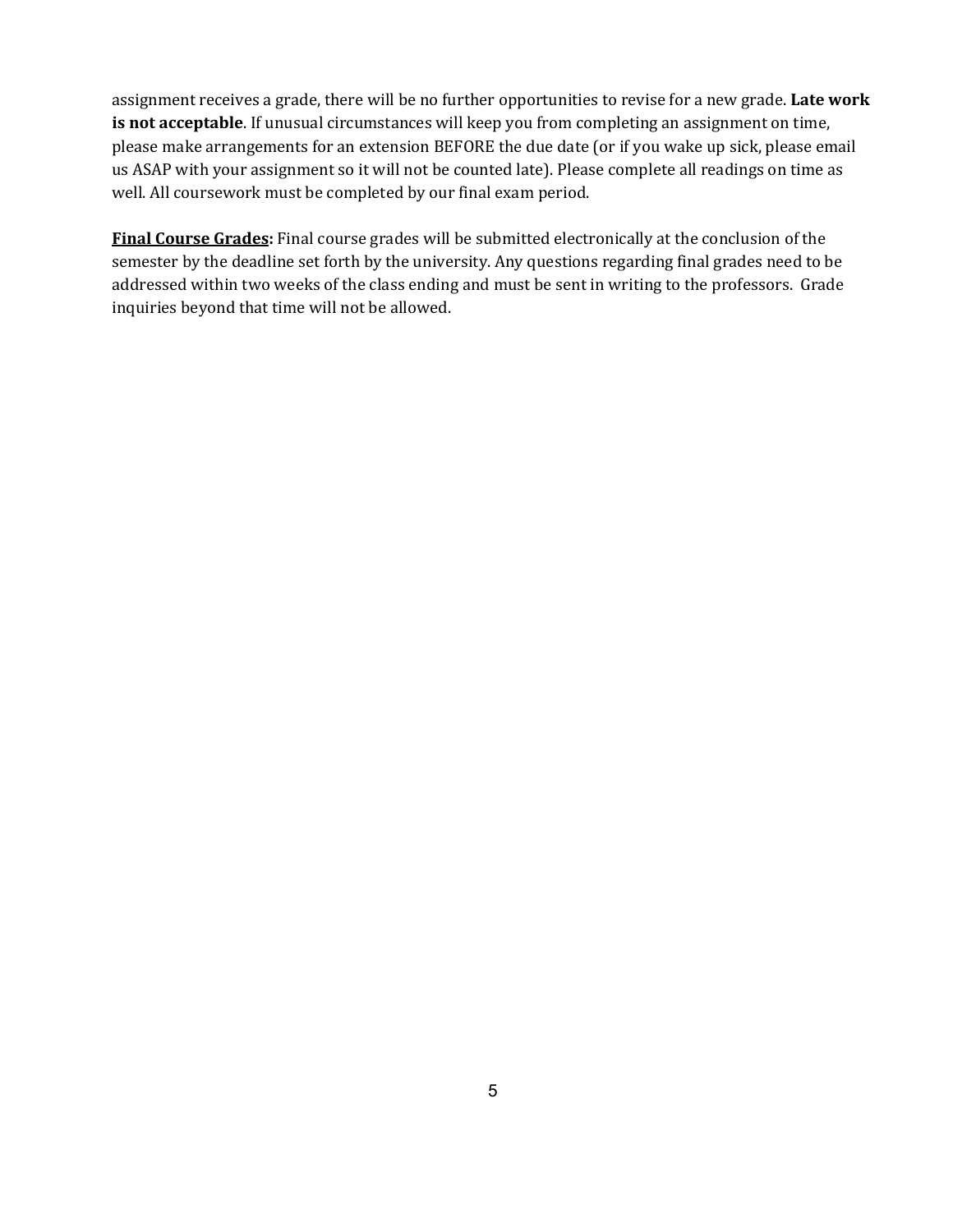# Course Schedule

*Please expect some schedule changes this semester. Any changes will be made orally in class, posted in Canvas, and/or sent via email.* 

| <b>Date</b>                           | <b>Class Plan</b>                                                                                                               | Preparation                                                                                                                                                                             |
|---------------------------------------|---------------------------------------------------------------------------------------------------------------------------------|-----------------------------------------------------------------------------------------------------------------------------------------------------------------------------------------|
| Week 1<br>August 17<br>Zoom           | Course introduction,<br>orientation and success<br>strategies                                                                   |                                                                                                                                                                                         |
| August 19<br>Zoom                     | <b>Email Etiquette</b><br>Introduce Field Interview                                                                             | Review Syllabus and put<br>important dates in planner or<br>phone with "alerts" set.<br>Read: Email Etiquette links<br>(Canvas); Writing Contexts<br>(LSH 2-5); Interviews (LSH<br>101) |
| August 21<br>Zoom                     | <b>Introductory Speech</b>                                                                                                      | Prepare Introductory Speech<br>IPS chapter 1                                                                                                                                            |
| Week 2<br>August 24<br>(Asynchronous) | Intro to Public Speaking &<br><b>Effective Listening</b><br>Peer Group Survey                                                   | Due: Email<br>Read: Words for Building<br>Common Ground & Englishes<br>(LSH 376-385); IPS chapter 2<br>IPS Ch 1 & 2 Response                                                            |
| August 26<br>(Asynchronous)           | <b>Expectations for College</b><br>Writing                                                                                      | Read: Academic Contexts &<br>Writing Processes (LSH 6-16);<br>IPS Ch <sub>3</sub>                                                                                                       |
| August 28<br>(Asynchronous)           | Research Paper Assigned<br>"Imitation Calamari"<br>How to create a research<br>question<br>Keeping an annotated<br>bibliography | Read: Doing Research (LSH<br>90-102); Annotated<br>Bibliographies (LSH 74-78)<br>Due: Field Interview                                                                                   |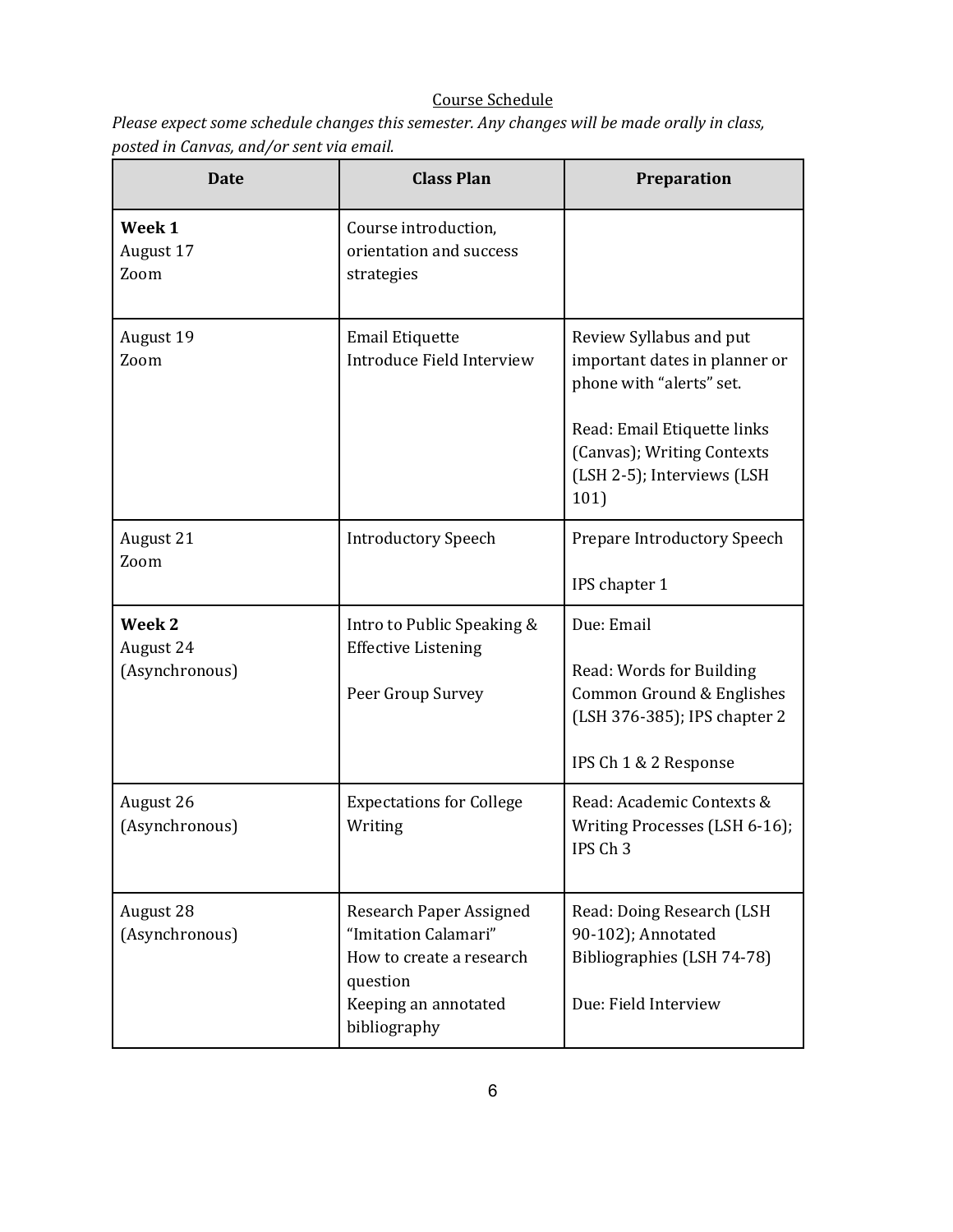| Week <sub>3</sub><br>August 31<br>Zoom                                                                                                            | Library Research Day!                                      | <b>Read: Evaluating Sources</b><br>(LSH 102-105); IPS Ch 5<br>Due: Topic & Informal<br>Research |
|---------------------------------------------------------------------------------------------------------------------------------------------------|------------------------------------------------------------|-------------------------------------------------------------------------------------------------|
| September 2<br>Zoom                                                                                                                               | Library Research Day!                                      | Work on Library Assignment                                                                      |
| September 4<br>Zoom                                                                                                                               | Library Research Day!                                      | Due: Library Assignment (to<br>librarians on Canvas)                                            |
| Week 4<br>September 7<br>Research/Conferences<br>Sign up for one day this week.<br>Come prepared to discuss<br>your research. Bring<br>questions. | Assignment: IPS Ch 3 & 4                                   | Read: IPS Ch 4<br>IPS Ch 3 & 4 Response                                                         |
| September 9<br>Research/Conferences<br>Sign up for one day this week.<br>Come prepared to discuss<br>your research. Bring<br>questions.           |                                                            | Read: IPS Ch 6                                                                                  |
| September 11<br>Research/Conferences<br>Sign up for one day this week.<br>Come prepared to discuss<br>your research. Bring<br>questions.          | 'My Favorite Ted Talk" Mini<br>Speech on GoReact           | Read: IPS Ch 7                                                                                  |
| Week 5<br>September 14<br>(Asynchronous)                                                                                                          | Thesis Workshop<br>Quoting and Paraphrasing in<br>Speeches | Synthesizing Ideas (LSH 105-<br>107); Developing a Tentative<br>Thesis (LSH 10-11)              |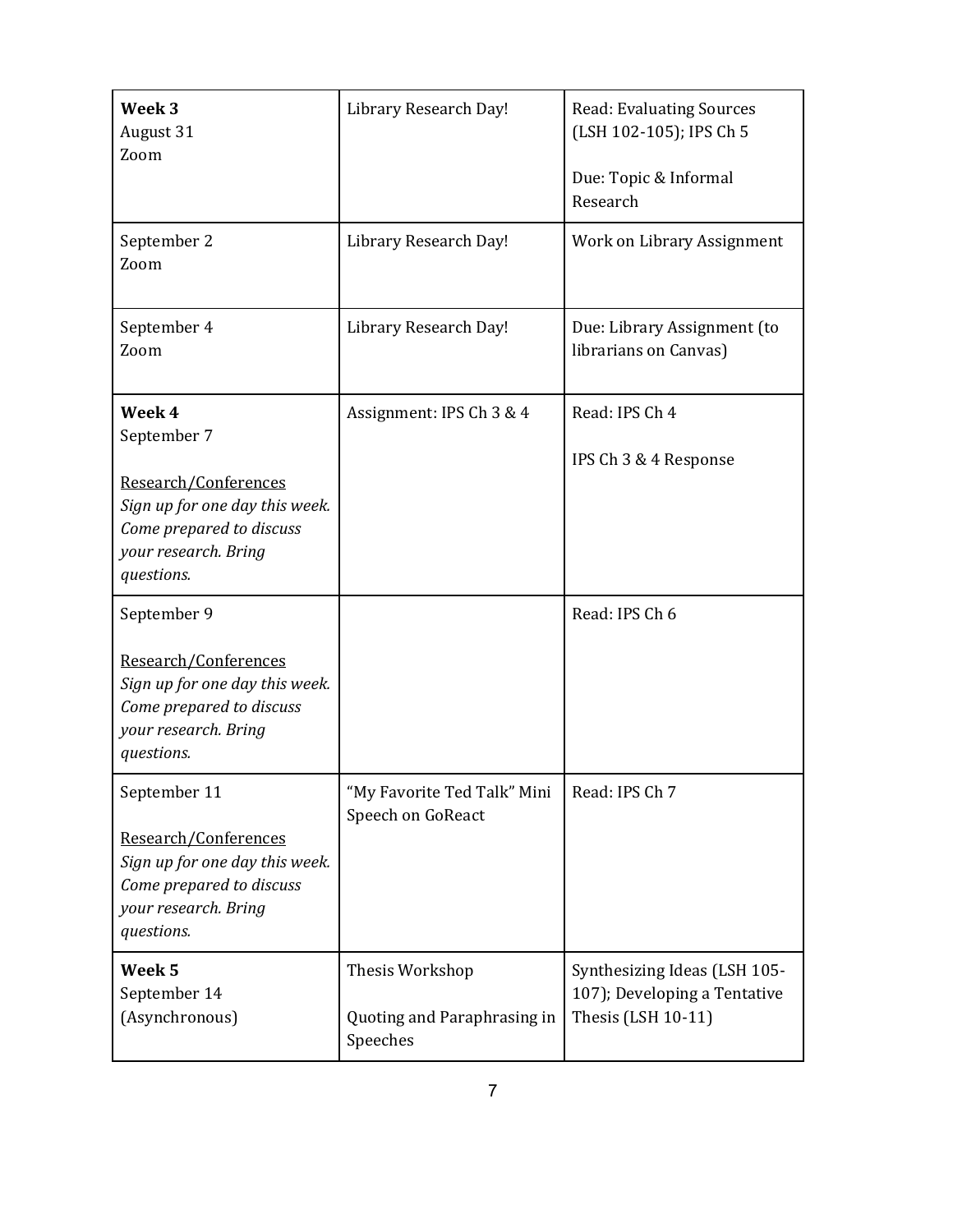|                                     |                                                                                                                      | IPS Response Ch 7 & 8                                                                                                       |
|-------------------------------------|----------------------------------------------------------------------------------------------------------------------|-----------------------------------------------------------------------------------------------------------------------------|
| Sept 16<br>(Asynchronous)           | Discuss Arguments and<br>Bibliographies                                                                              | Read: Arguments (LSH 43-48)<br>Due: Full Annotated<br>Bibliography                                                          |
| Sept 18<br>Zoom                     | Outline Workshop                                                                                                     | Read: Organizing & Drafting<br>(LSH 11); Developing<br>Paragraphs (17-29)<br>Due: Outline                                   |
| Week 6<br>Sept 21<br>(Asynchronous) | Voice, Citation Practice                                                                                             | Read: Synthesizing Ideas;<br><b>Integrating Sources, Avoiding</b><br>Plagiarism (LSH 105-118)<br>Skim: MLA Style (LSH 119+) |
| Sept 23<br>(Asynchronous)           | Peer Response on Canvas                                                                                              | Read: Getting Response &<br>Revising (LSH 12-13),<br>Collaborating (LSH 16)<br>Due: Research Paper (full<br>draft)          |
| *Thursday, Sept 24                  | *Bonus event:<br><b>Poetry Day</b><br>with Genevieve Kaplan<br><b>Zoom</b><br>Links forthcoming in<br>announcements! |                                                                                                                             |
| Sept 25<br>Zoom                     | <b>Invitational Speaking</b><br>Peer Response Follow-up                                                              | Read: IPS Ch 13                                                                                                             |
| Week 7<br>Sept 28<br>Zoom           | Conferences                                                                                                          | Read: IPS Ch 14                                                                                                             |
| Sept 30<br>Zoom                     | Conferences                                                                                                          | Read: IPS Ch 15                                                                                                             |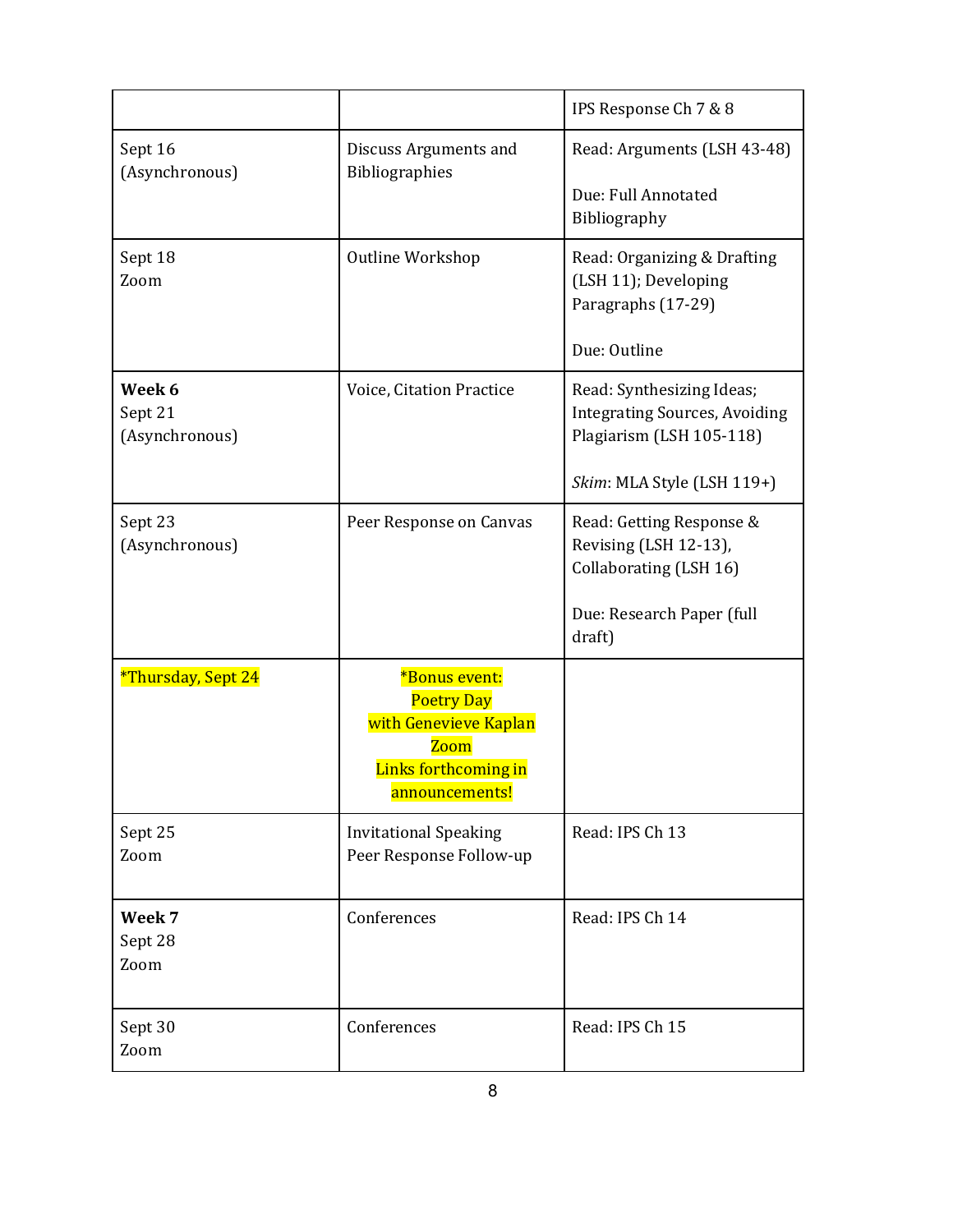|                                              |                                                                               | IPS Ch 14 & 15 Response                                                                                                                                                        |
|----------------------------------------------|-------------------------------------------------------------------------------|--------------------------------------------------------------------------------------------------------------------------------------------------------------------------------|
| Oct 2<br>Zoom                                | Conferences                                                                   |                                                                                                                                                                                |
| Week 8<br>Oct <sub>5</sub><br>(Asynchronous) |                                                                               | Read: Editing & Proofreading<br>(LSH 13-15); Editing the<br>Errors That Matter (LSH 268,<br>& skim this section)                                                               |
| Oct 7<br>(Asynchronous)                      | <b>Editing Workshop</b>                                                       | Due: Research Paper<br>(complete draft)<br>IPS Ch 10 & 11                                                                                                                      |
| Oct 9<br>Zoom                                | <b>Creating Powerful Questions</b>                                            | Response IPS Quiz Ch 10 & 11<br>Due: Research Paper (final<br>draft)                                                                                                           |
| Week 9<br><b>Oct 12</b><br>(Asynchronous)    | <b>Speech Anxiety</b><br>Delivery                                             | Read: Rothwell's Practically<br>Speaking Chapter 2: Speech<br>Anxiety (Canvas)<br>Due: Written Response to<br>Questions on Rothwell                                            |
| <b>Oct 14</b><br>(Asynchronous)              | Kinesthetic Speaking                                                          | Read: "Kinesthetic Speaker"<br>article (Canvas)<br>Write: Article Review for<br>"Kinesthetic Speaker" and<br>Delivery Plan<br>Due: Article Review for<br>"Kinesthetic Speaker" |
| <b>Oct 16</b><br>Zoom                        | Discuss Invitational<br>Speeches, Speech Anxiety,<br>and Kinesthetic Speaking |                                                                                                                                                                                |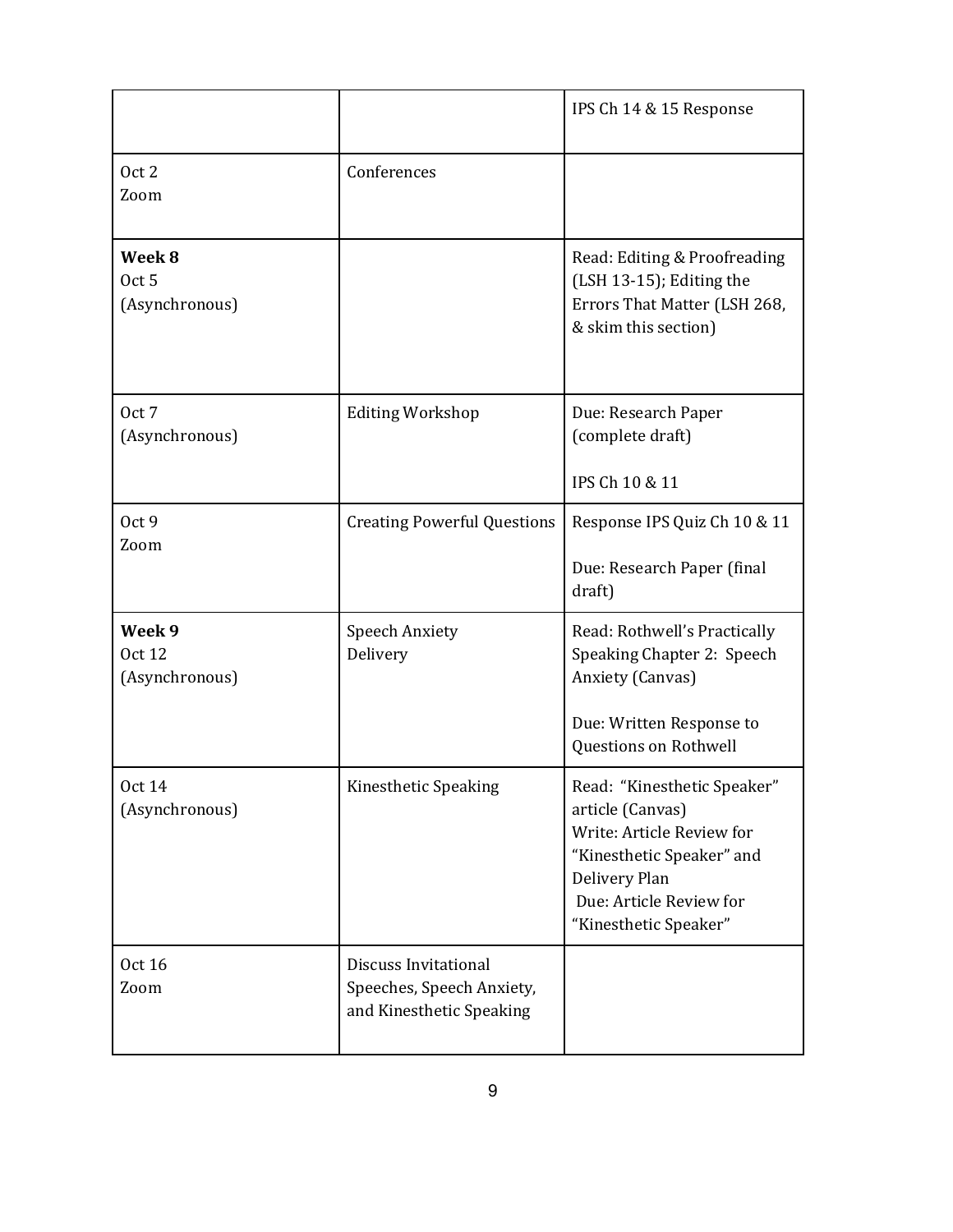| Week 10<br><b>Oct 19</b><br>(Asynchronous)    | <b>Invitational Speeches</b>                          |                                                                                                                       |
|-----------------------------------------------|-------------------------------------------------------|-----------------------------------------------------------------------------------------------------------------------|
| <b>Oct 21</b><br>(Asynchronous)               | <b>Invitational Speeches</b>                          |                                                                                                                       |
| <b>Oct 23</b><br>(Asynchronous)               | <b>Invitational Speeches</b>                          |                                                                                                                       |
| Week 11<br><b>Oct 26</b><br>(Asynchronous)    |                                                       | Complete Self-Analysis and<br>Peer Feedback on Invitational<br>Speech                                                 |
| <b>Oct 28</b><br>(Asynchronous)               |                                                       | Read: IPS Ch 16<br>IPS Quiz Ch 16 Response                                                                            |
| <b>Oct 30</b><br>Zoom                         | Multi-Genre Project<br>Introduction                   |                                                                                                                       |
| Week 12<br>Nov <sub>2</sub><br>(Asynchronous) | IPS Ch 16<br>Genre Conventions,<br>Audience           | Read: Visual Rhetoric,<br><b>Business Letters, PowerPoint</b><br>(on Canvas); Designing What<br>You Write (LSH 30-36) |
|                                               |                                                       | Work on Multi-Genre Project                                                                                           |
| Nov <sub>4</sub><br>(Asynchronous)            | <b>Argument in Creative</b><br>Genres                 | Read: Morrison's "Recitatif"<br>and Rukeyser's "Myth" (on<br>Canvas)<br>Work on Multi-Genre Project                   |
| Nov <sub>6</sub><br>(Asynchronous)            | How to Use Satire for<br>Argument<br>Multi-Genre Prep | Read: Satirical writing (on<br>Canvas)<br>Work on Multi-Genre Project                                                 |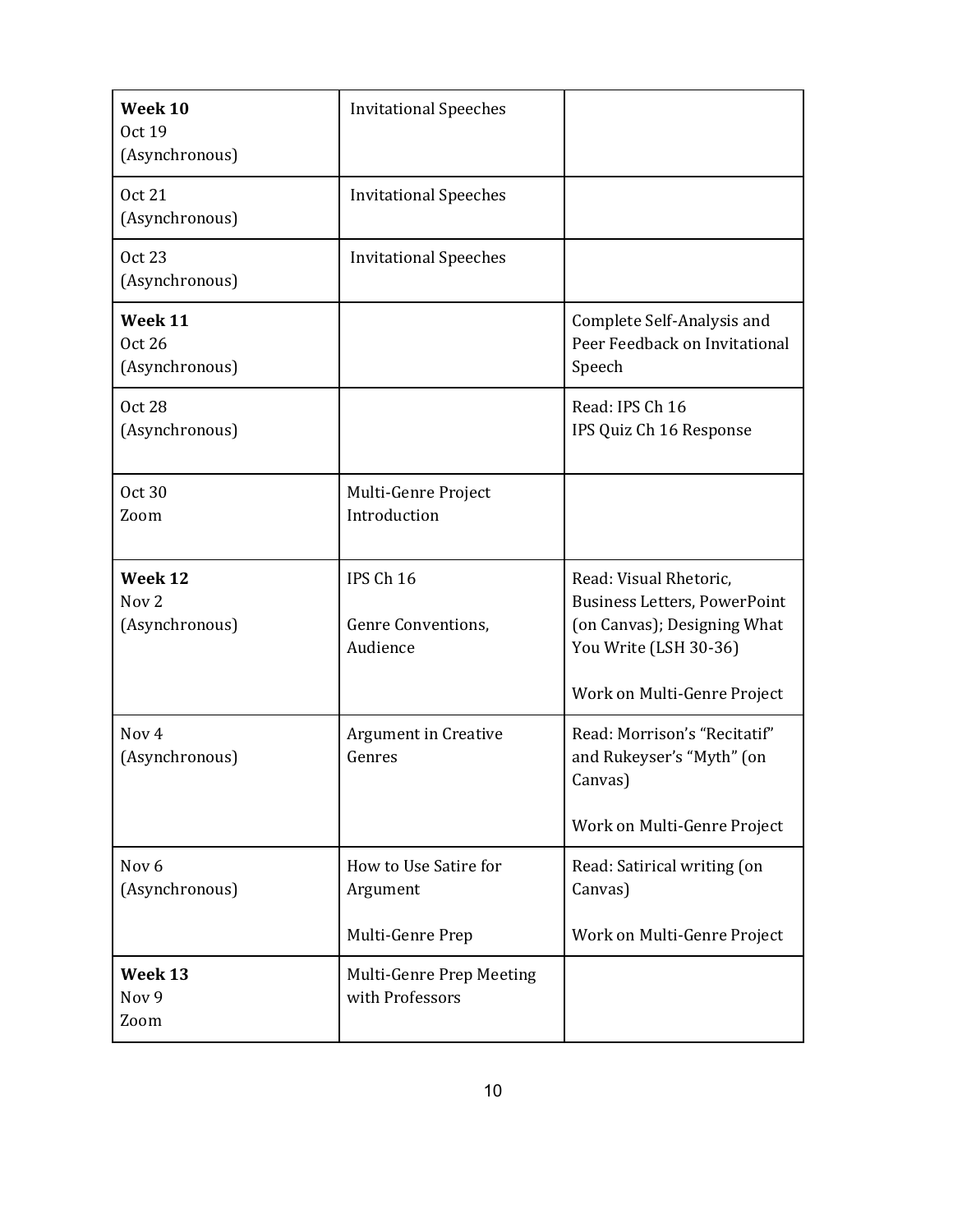| Nov <sub>11</sub><br>Zoom                                 | Multi-Genre Prep Meeting<br>with Professors   | Due: Multi-Genre Project (full<br>draft for peer response)                         |
|-----------------------------------------------------------|-----------------------------------------------|------------------------------------------------------------------------------------|
|                                                           | Peer Response                                 |                                                                                    |
| Nov <sub>13</sub><br>Zoom                                 | Multi-Genre Prep Meeting<br>with Professors   |                                                                                    |
| Week 14<br>Nov <sub>16</sub><br>(Asynchronous)            | Multi-Genre Presentation on<br>GoReact        | Peer Feedback                                                                      |
| Nov <sub>18</sub><br>(Asynchronous)                       | <b>Multi-Genre Presentation</b><br>on GoReact | Peer Feedback<br>Due: Multi-Genre Project<br>(final draft)                         |
| <b>Nov 20</b><br>(Asynchronous)                           | <b>Multi-Genre Presentation</b><br>on GoReact | Peer Feedback                                                                      |
| Week 15<br><b>Nov 23</b><br>(Asynchronous)                | Introduce Toasts/Tributes                     | Complete Self-Analysis on<br>Canvas.<br>Peer Feedback due<br>Prepare Toast/Tribute |
| Nov 27 - Thanksgiving                                     | No Class                                      |                                                                                    |
| Nov 29 - Thanksgiving                                     | No Class                                      |                                                                                    |
| <b>Final</b><br>Wed., Dec. 2<br>7:30 - 10:00 a.m.<br>Zoom | <b>Toasts on Zoom</b>                         |                                                                                    |

# **Important Statements & Policies**

## **PLNU Mission Statement**

Point Loma Nazarene University exists to provide higher education in a vital Christian community where minds are engaged and challenged, character is modeled and formed, and service becomes an expression of faith. Being of Wesleyan heritage, we aspire to be a learning community where grace is foundational, truth is pursued, and holiness is a way of life.

## **Honors Mission Statement**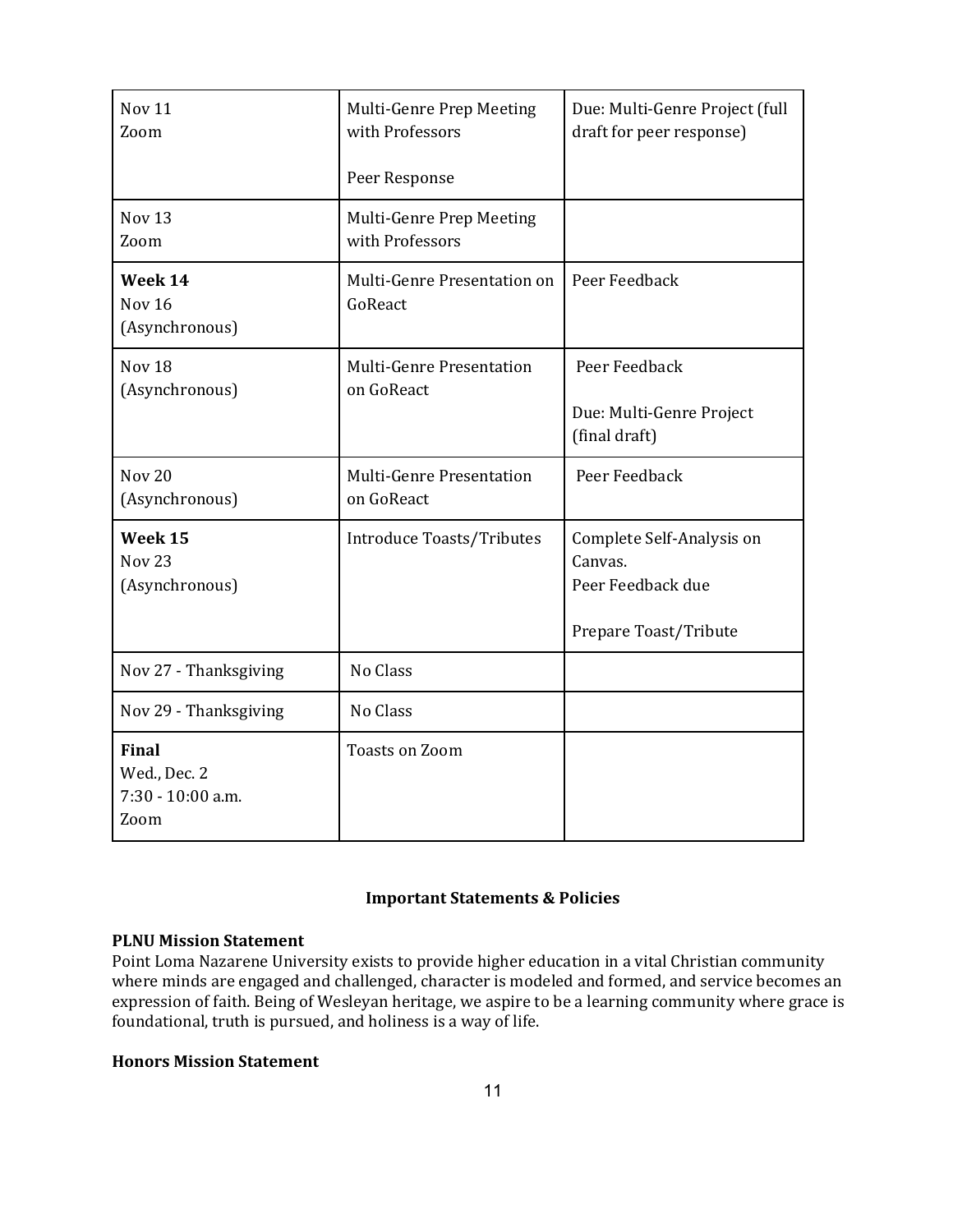The Humanities Honors Program exists to promote greater understanding of diverse human traditions of self-awareness and creativity. Examining these traditions in light of the Christian faith and liberal methods of learning, students excel in their abilities to interpret and discuss written, visual, and sonic texts within theological and interdisciplinary frameworks. Students take their education beyond the classroom in extracurricular activities, as well as in works of service and mercy as informed by the Wesleyan tradition.

#### **GE Mission Statement**

PLNU provides a foundational course of study in the liberal arts informed by the life, death, and resurrection of Jesus Christ. In keeping with the Wesleyan tradition, the curriculum equips students with a broad range of knowledge and skills within and across disciplines to enrich major study, lifelong learning, and vocational service as Christ-like participants in the world's diverse societies and cultures.

#### **Final Examination Policy**

Successful completion of this class requires taking the final examination **on its scheduled day**. The final examination schedule is posted on the [Class Schedules](http://www.pointloma.edu/experience/academics/class-schedules) site. No requests for early examinations or alternative days will be approved.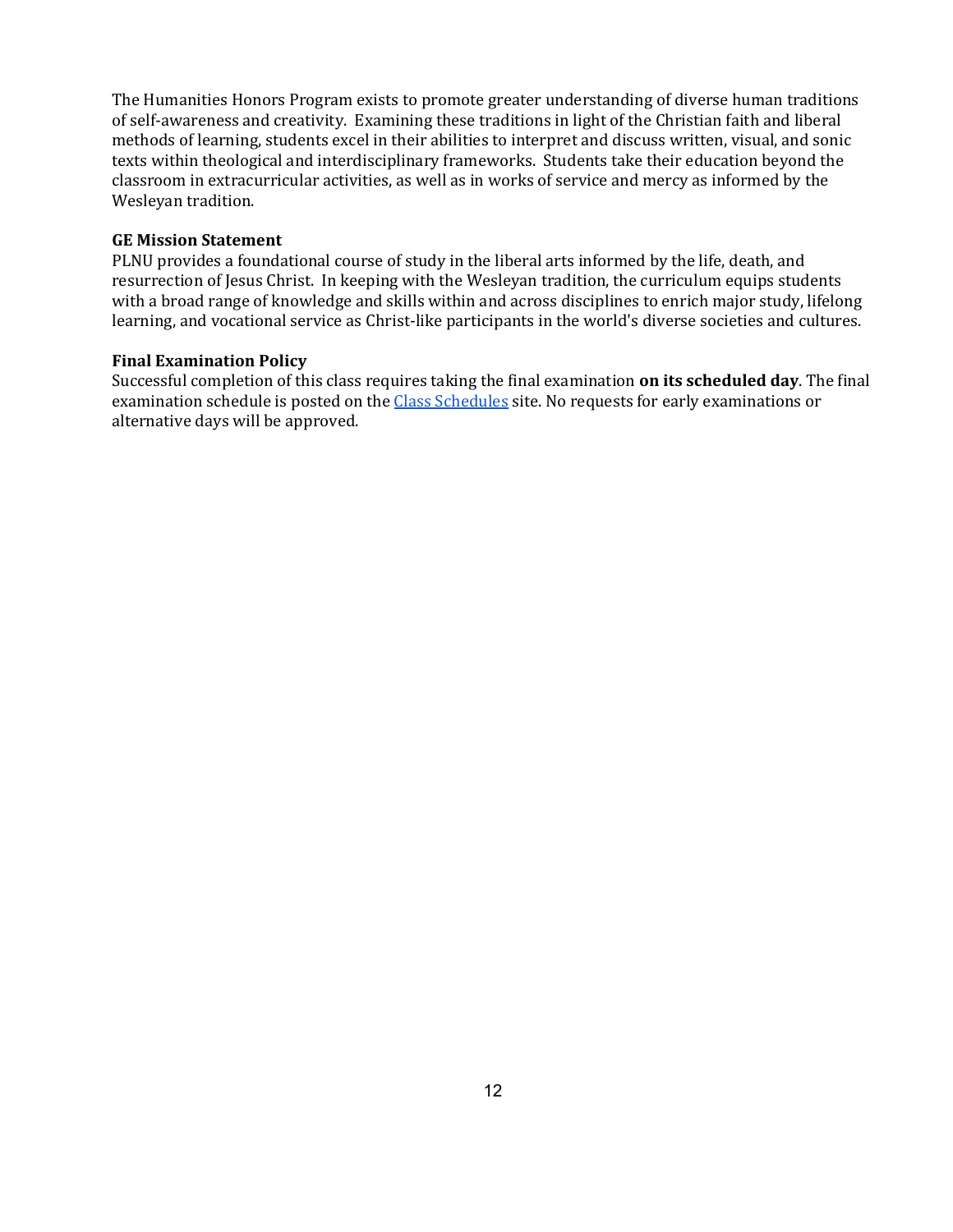#### **STATE AUTHORIZATION**

State authorization is a formal determination by a state that Point Loma Nazarene University is approved to conduct activities regulated by that state. In certain states outside California, Point Loma Nazarene University is not authorized to enroll online (distance education) students. If a student moves to another state after admission to the program and/or enrollment in an online course, continuation within the program and/or course will depend on whether Point Loma Nazarene University is authorized to offer distance education courses in that state. It is the student's responsibility to notify the institution of any change in his or her physical location. Refer to the map o[n](https://www.pointloma.edu/offices/office-institutional-effectiveness-research/disclosures) [State Authorization](https://www.pointloma.edu/offices/office-institutional-effectiveness-research/disclosures) to view which states allow online (distance education) outside of California.

#### **INCOMPLETES AND LATE ASSIGNMENTS**

All assignments are to be submitted/turned in by the beginning of the class session when they are due including assignments posted in Canvas. Incompletes will only be assigned in extremely unusual circumstances.

#### **PLNU COPYRIGHT POLICY**

Point Loma Nazarene University, as a non-profit educational institution, is entitled by law to use materials protected by the US Copyright Act for classroom education. Any use of those materials outside the class may violate the law.

### **PLNU ACADEMIC HONESTY POLICY**

Students should demonstrate academic honesty by doing original work and by giving appropriate credit to the ideas of others. Academic dishonesty is the act of presenting information, ideas, and/or concepts as one's own when in reality they are the results of another person's creativity and effort. A faculty member who believes a situation involving academic dishonesty has been detected may assign a failing grade for that assignment or examination, or, depending on the seriousness of the offense, for the course. Faculty should follow and students may appeal using the procedure in the university Catalog. See [Academic Policies](http://catalog.pointloma.edu/content.php?catoid=18&navoid=1278) for definitions of kinds of academic dishonesty and for further policy information.

#### **PLNU ACADEMIC ACCOMMODATIONS POLICY**

While all students are expected to meet the minimum standards for completion of this course as established by the instructor, students with disabilities may require academic adjustments, modifications or auxiliary aids/services. At Point Loma Nazarene University (PLNU), these students are requested to register with the Disability Resource Center (DRC), located in the Bond Academic Center. (DRC@pointloma.edu or 619-849-2486). The DRC's policies and procedures for assisting such students in the development of an appropriate academic adjustment plan (AP) allows PLNU to comply with Section 504 of the Rehabilitation Act and the Americans with Disabilities Act. Section 504 (a) prohibits discrimination against students with special needs and guarantees all qualified students equal access to and benefits of PLNU programs and activities. After the student files the required documentation, the DRC, in conjunction with the student, will develop an AP to meet that student's specific learning needs. The DRC will thereafter email the student's AP to all faculty who teach courses in which the student is enrolled each semester. The AP must be implemented in all such courses.

If students do not wish to avail themselves of some or all of the elements of their AP in a particular course, it is the responsibility of those students to notify their professor in that course. PLNU highly